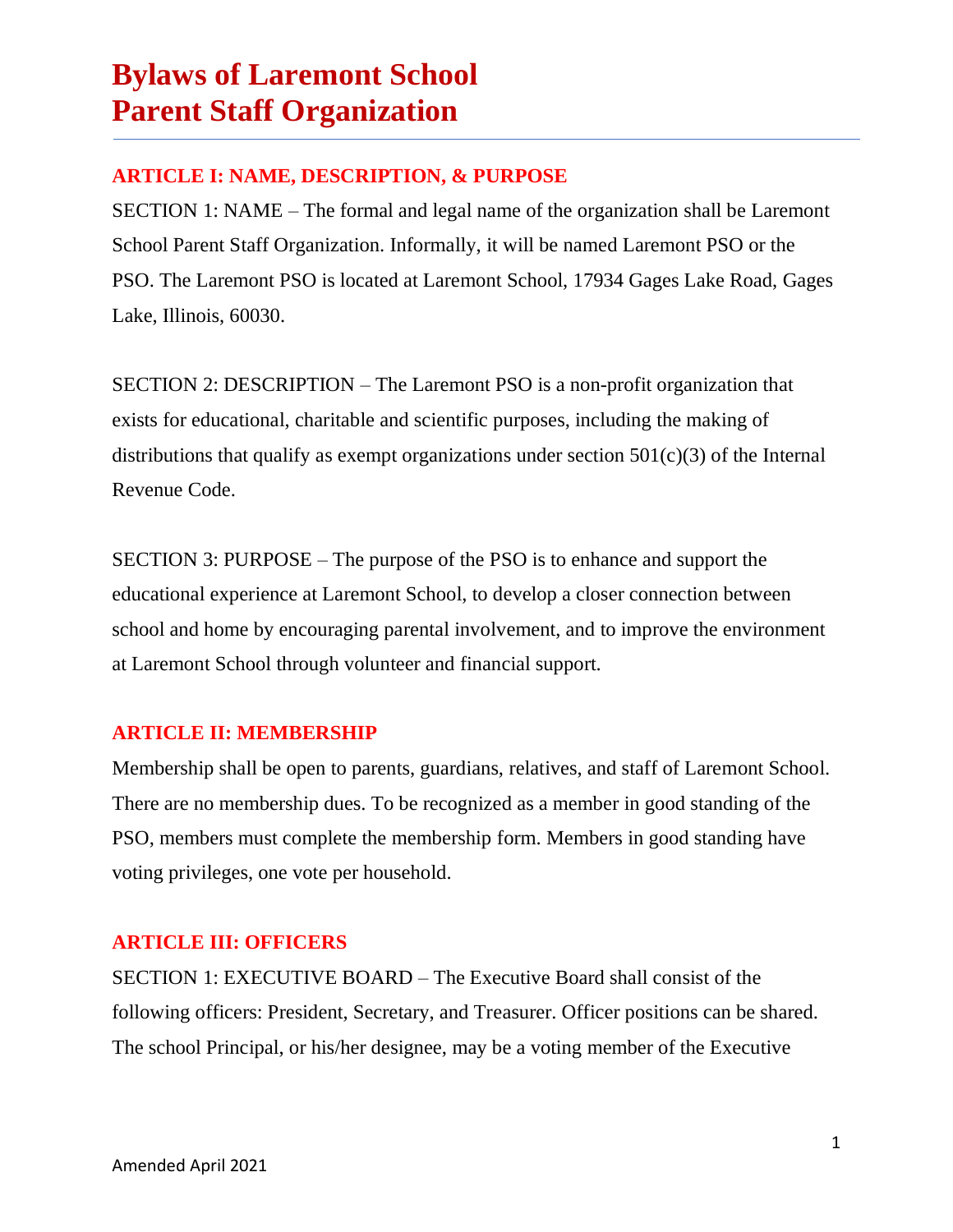Board only if tie-breaking vote is needed. All Executive Board positions shall be held by a parent, guardian or relative of an enrolled Laremont student.

SECTION 2: TERMS OF OFFICE – The term of the office for all officers is two (2) years, beginning August 1 and ending on July 31. No Board member may hold the same position for more than four (4) consecutive years. Board members whose term extends beyond that of their child's completion of school at Laremont may finish their current term. The only exclusion being if your child ages out of Laremont within the term, the term expires on July 31<sup>st</sup> of their child's final year at Laremont. All vacancies in the elective position shall be filled for the unexpired term by persons elected by the Executive Board.

SECTION 3: QUALIFICATIONS – Any PSO member in good standing may become an officer of the PSO.

SECTION 4: DUTIES OF OFFICERS –

President: Preside at General PSO meetings and Executive Board meetings, serve as the official representative of the PSO, and retain all official records of the PSO. The President shall supervise the work of all chairpersons and lead volunteers. The President shall act as the Executive Officer of the PSO and, in general, perform the duties usually associated with the office of President.

Secretary: Record and distribute minutes of all Executive Board meetings and all General PSO meetings, and hold historical records for the PSO. The Secretary shall manage communications and marketing for the PSO including, but not limited to PSO newsletters, email broadcasts, website, social media accounts, etc.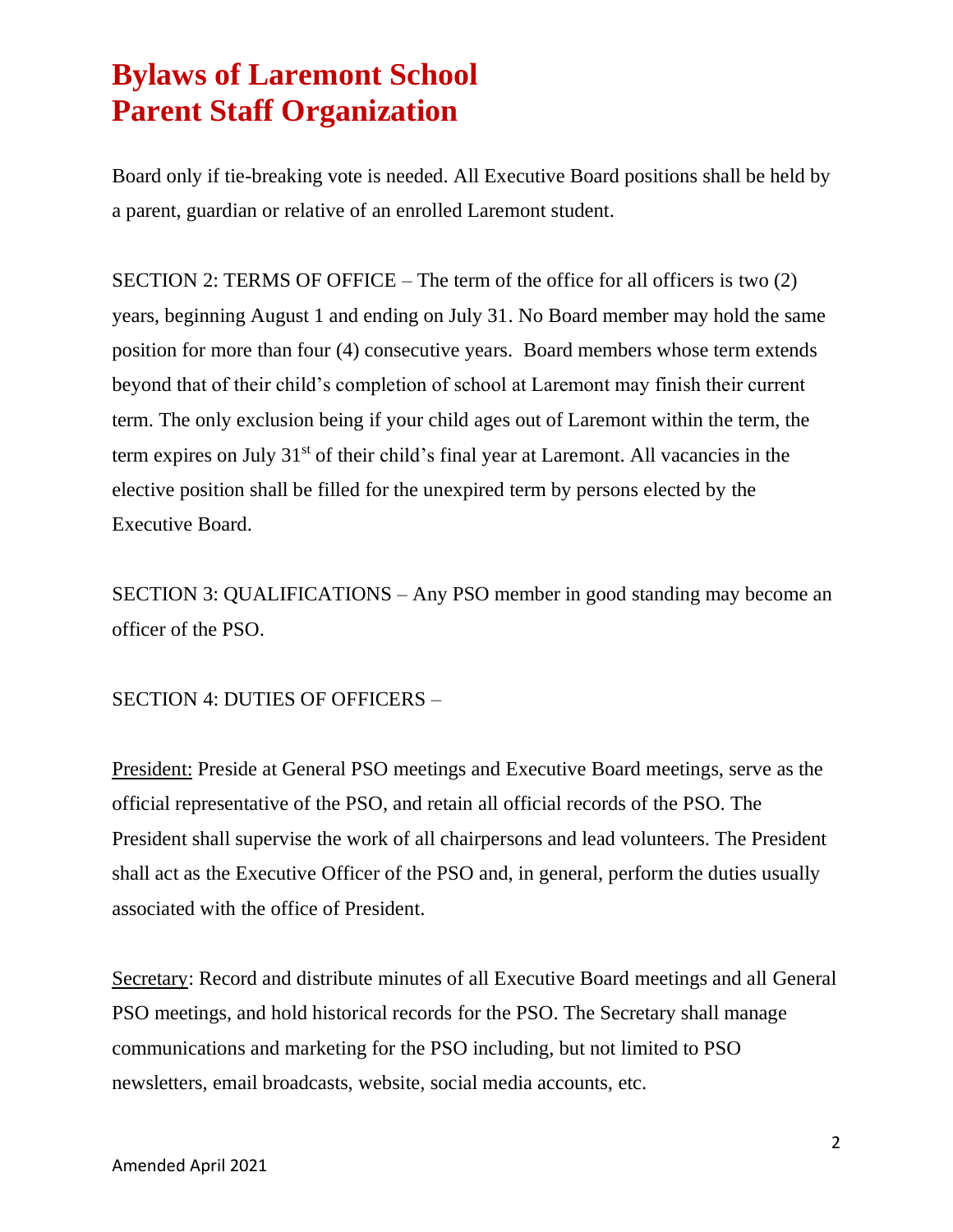Treasurer: Serve as custodian of the PSO's finances, collect revenue, pay authorized expenses, report financial activity every month, prepare year-end financial report, and hold all financial records.

#### **ARTICLE IV: COMMITTEES**

SECTION 1: COMMITEES – Committees may consist of members and Board members, with the President acting as an ex officio member of all committees. The Board may appoint committees as needed.

SECTION 2: COMMITTEE CHAIRPERSONS – All standing chairpersons shall present a committee report at each Board meeting.

#### **ARTICLE V: MEETINGS**

SECTION 1: ANNUAL MEETING – The annual meeting will be held during the school year. It will be held in the first month that school is in session.

SECTION 2: GENERAL MEETINGS – General PSO meetings shall be held to conduct the business of the PSO. Meetings shall be held monthly during the school year or at the discretion of the Executive Board. A time and place will be determined by the Executive Board at least one month prior to the meeting.

SECTION 3: SPECIAL MEETINGS – Special meetings may be called by the President, any two (2) members of the Executive Board, or five (5) general members submitting a written request to the secretary. Previous notice of the special meeting shall be sent to the members at least ten (10) days prior to the meeting by flyer or posted live on the PSO website or other social media accounts.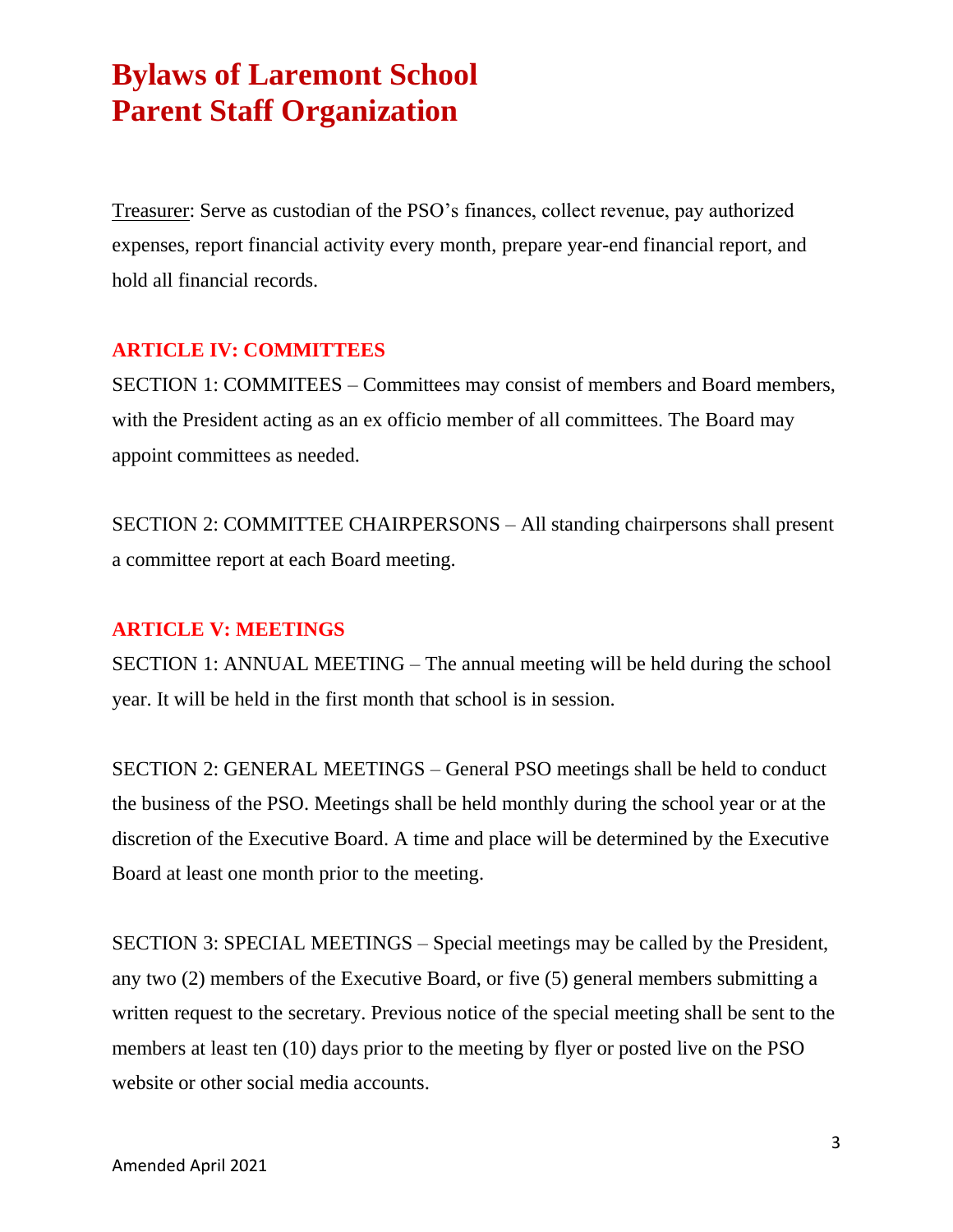SECTION 4: VOTING – Each member in attendance at a PSO meeting is eligible to vote, one vote per household. Absentee or proxy votes are not allowed, nor are votes cast on social media accounts. The only exception is bi-annual elections for which votes may be submitted by ballot.

SECTION 5: QUORUM – Those members in good standing present at a called regular meeting shall constitute a quorum.

#### **ARTICLE VI: FINANCIAL POLICIES**

SECTION 1: FISCAL YEAR - The fiscal year of the PSO begins July 1 and ends June 30 of the following year.

SECTION 2: BANKING - All funds shall be kept in a checking account in the name of Laremont School Parent Staff Organization requiring at least two (2) signatures of the Executive Board and held at a local financial institution.

SECTION 3: REPORTING - All financial activity shall be recorded in a manual or computer-based accounting system. The Treasurer shall reconcile and report all financial activity monthly.

SECTION 4: ENDING BALANCE - The organization shall leave a minimum of \$1,000.00 in the treasury at the end of each fiscal year.

SECTION 5: CONTRACTS - Contract signing authority is limited to the President or the Treasurer.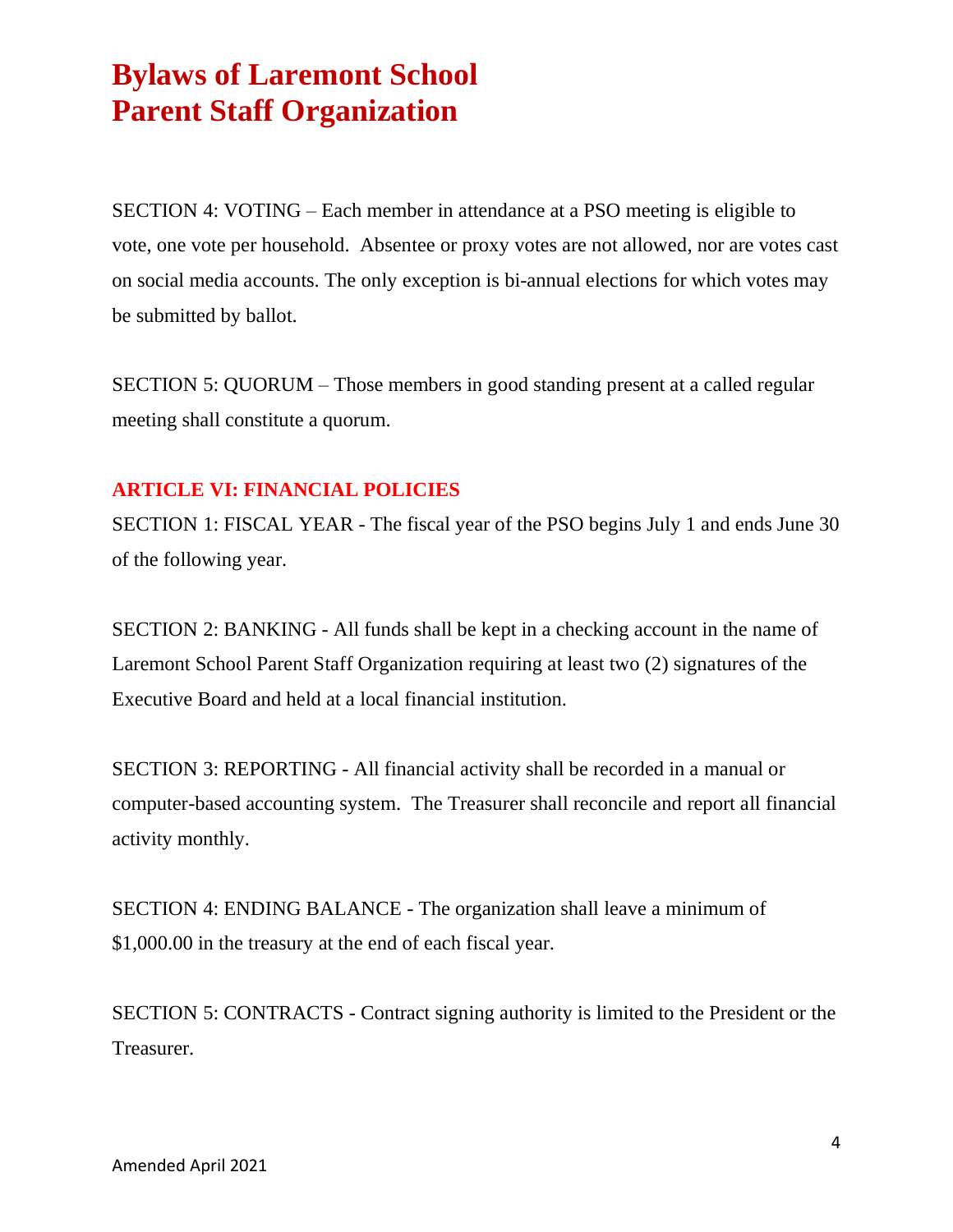### **ARTICLE VII: ELECTIONS**

SECTION 1: NOMINATIONS AND ELECTIONS – Elections will be held at the last meeting of the school year of an election year. Members may nominate a candidate for each office and present a slate at a meeting held one month prior to the election. Voting shall be by voice vote, or absentee ballot, if a slate is presented. If more than one person is running for an office, a ballot vote shall be taken.

SECTION 2: ELIGIBILITY – Members are eligible for office if they are members in good standing at least 14 calendar days before the members presents its slate.

SECTION 3: VACANCIES – If there is a vacancy in the office of President, the Treasurer will become the President. At the next regularly scheduled meeting, a new Treasurer will be elected. If there is a vacancy in any other office, members will fill in the vacancy through an election at the next regular meeting.

SECTION 4: REMOVAL – An officer can be removed from office for failure to fulfill his/her duties, after reasonable notice, by a majority vote of the Executive Board.

### **ARTICLE VI: BYLAW AMENDMENTS**

Amendments to the bylaws may be proposed by any PSO member. Amendments presented at a PSO meeting shall be considered for voting at the following meeting. Twothirds approval of all members present and voting are required to adopt an amendment to the Bylaws.

#### **ARTICLE VII - DISSOLUTION**

The organization may be dissolved with previous notice (14 calendar days) and a twothirds vote of those present at the meeting. In the event of the dissolution of this